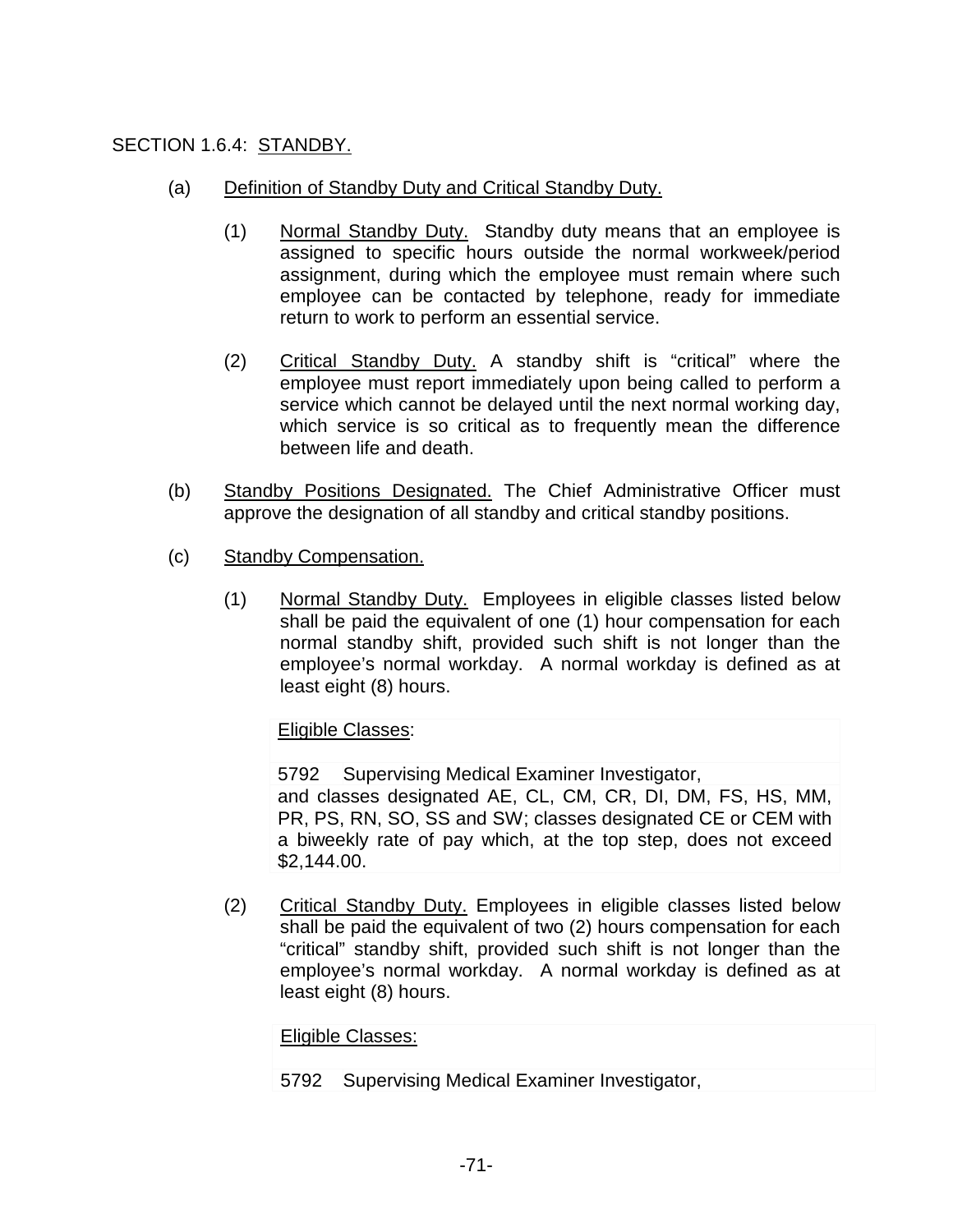Eligible Classes:

and classes designated AE, CL, CR, FS, HS, MM, PR, PS, RN, SO, SS and SW; classes designated CE or CEM with a biweekly rate of pay which, at the top step, does not exceed \$2,144.00.

(3) Standby duty for eligible classes listed in (1) and (2) above shall not count as time worked, except to the extent that an employee is required to, and does, actually return to a work place and perform actual service. Employees assigned to standby shall not be entitled to call-back work compensation, unless otherwise specifically provided under the call-back provisions.

> (Amended 08/01/08, Ord. No. 9946) (Amended 06/28/13, Ord. No.10263) (Amended 12/03/13, Ord. No. 10303) (Amended 09/28/18, Ord. No. 10562)

- (d) Standby Duty At Place Of Contact.
	- (1) An eligible employee contacted through the Health & Human Services Agency during standby duty hours and required to perform services without leaving the place of contact, shall receive compensation for such time worked in the same manner such employees receive scheduled overtime compensation. To be eligible for such compensation, employees must be authorized and ordered by the Health & Human Services Agency to perform such services.

Eligible Classes: Classes designated SW.

(2) Medical Examiner Investigators. An eligible employee who is contacted by the department during a standby shift and required to perform services without leaving his/her place of contact shall receive credit for a minimum of one (1) hour at time-and-one-half pay. This payment shall be applicable only to the first such occurrence during each standby shift. A Medical Examiner Investigator may not be assigned standby duty of more than two (2) shifts per week.

| Eligible Classes: |                                  |  |  |  |
|-------------------|----------------------------------|--|--|--|
| 5740              | Medical Examiner Investigator II |  |  |  |
| 5741              | Medical Examiner Investigator I  |  |  |  |

(e) Critical Standby Duty Compensation. The eligible classes listed below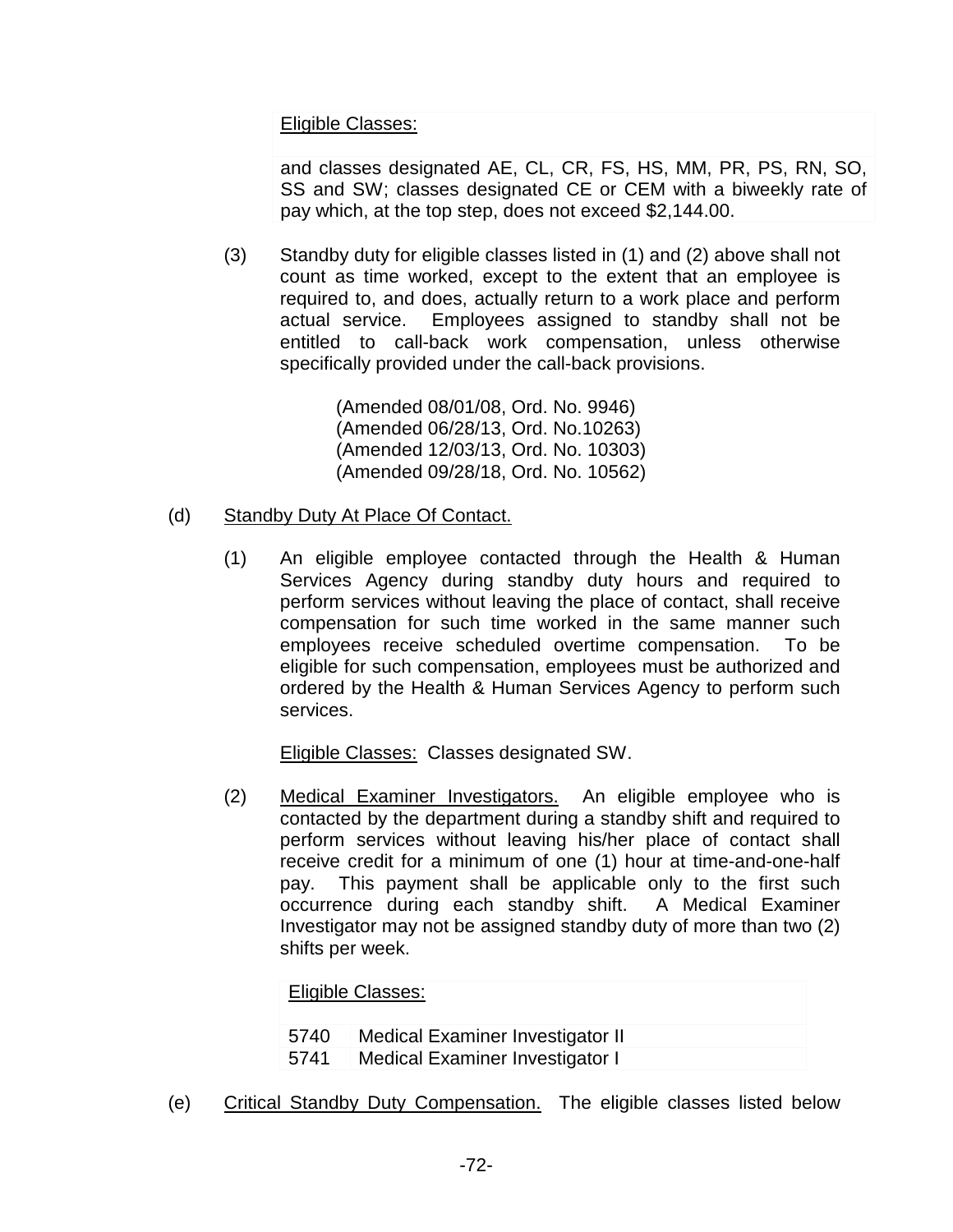shall be designated as "critical" and, therefore, shall be compensated at the equivalent of two (2) hours compensation for each normal "critical" standby shift.

Eligible Classes:

| 5740 | <b>Medical Examiner Investigator II</b> |
|------|-----------------------------------------|
| 5741 | <b>Medical Examiner Investigator I</b>  |
| 5738 | Criminalist                             |
| 5737 | <b>Criminalist II</b>                   |
| 5736 | Criminalist III                         |
| 5721 | <b>Forensic Documents Examiner</b>      |
| 5734 | <b>Supervising Criminalist</b>          |
| 5716 | Forensic Evidence Technician            |
| 5719 | Senior Forensic Evidence Technician     |

(f) Application of Standby Compensation for Court Order or Subpoena. When an eligible employee is ordered through subpoena or by the District Attorney to remain available on standby for contact to report to a court to give required testimony, such employee shall be paid the equivalent of one (1) hour's compensation for each day such standby is served.

Eligible Classes:

| 4517 | <b>Certified Nurse Practitioner</b>     |
|------|-----------------------------------------|
| 4525 | <b>Psychiatric Nurse</b>                |
| 4538 | <b>Staff Nurse</b>                      |
| 4548 | <b>Sheriff's Detentions Nurse</b>       |
| 5740 | <b>Medical Examiner Investigator II</b> |
| 5741 | Medical Examiner Investigator I         |

(Amended 09/25/09, Ord. No. 10008)

(g) Hazardous Incident Response Duty - Environmental Health Specialists: Employees in eligible classes contacted by the department and required to remain available on standby for hazardous incident response work, shall be compensated at Step 5 of the rate for class 4723 - Environmental Health Specialist III for each standby hour. Employees must possess current training and certification in hazardous incident response work to be considered eligible.

| Eligible Classes: |                                            |  |  |  |
|-------------------|--------------------------------------------|--|--|--|
| 4722              | <b>Environmental Health Specialist II</b>  |  |  |  |
| 4723              | <b>Environmental Health Specialist III</b> |  |  |  |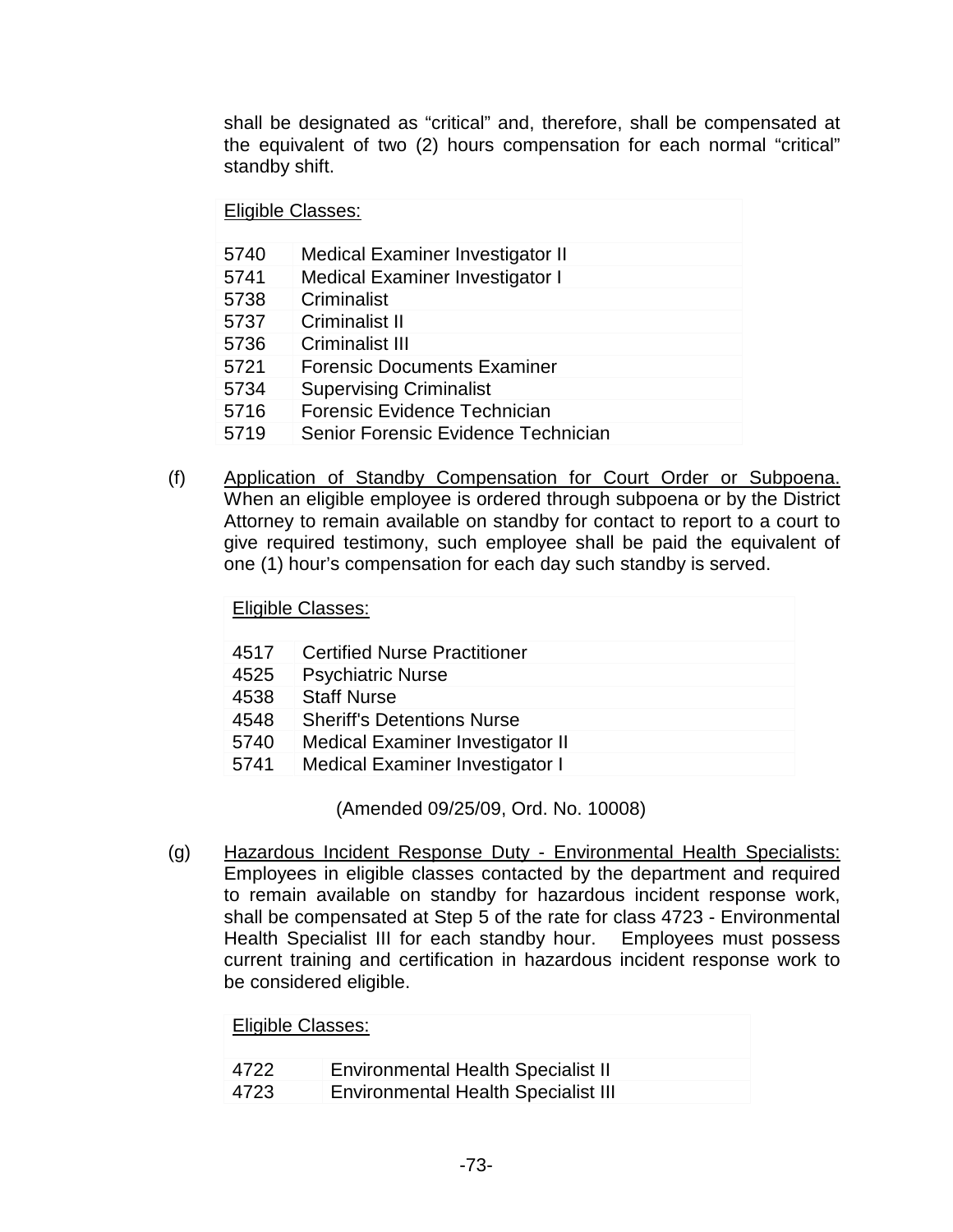| (Repealed 01/18/08, Ord. No. 9912) |  |  |
|------------------------------------|--|--|
| (Added 01/18/08, Ord. No. 9912)    |  |  |
| (Amended 04/25/08, Ord. No. 9928)  |  |  |